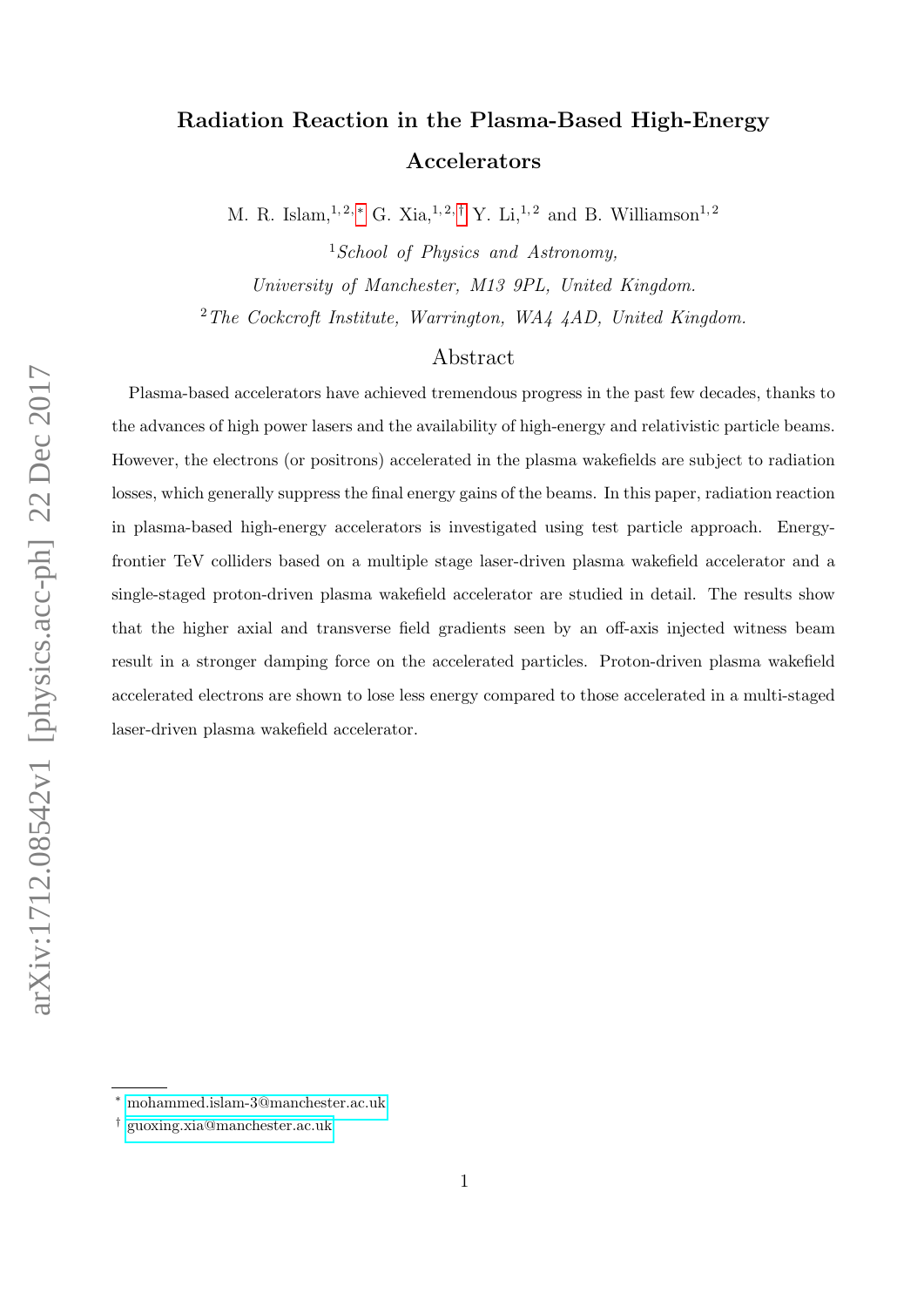## I. INTRODUCTION

The plasma-based accelerators have made enormous progress over the last decades. Specifically, the laser-plasma wakefield accelerators (LWFA) are able to produce the shotto-shot stable and high quality quasi-monoenergetic electron beam up to GeV in centimeter long plasma through self-injection [\[1–](#page-11-0)[9\]](#page-12-0). With the recent demonstration of a 4.25 GeV beam in a 9 cm long capillary plasma cell [\[10\]](#page-12-1) and the successful coupling of two LWFA stages [\[11\]](#page-12-2), it is natural to think about the future compact and high energy accelerator based on LWFA scheme [\[12\]](#page-12-3). However, there are three common factors which limit the energy gain for the LWFA based accelerators. They are phase dephasing, laser depletion and laser diffraction. To be specific, the relativistic witness electrons outrun the plasma wave and get out of the accelerating phase, and stop gaining further energy. Such dephasing can be mitigated by adopting a longitudinal plasma gradient [\[13,](#page-13-0) [14\]](#page-13-1). Furthermore, the energy of the laser depletes while driving a plasma wave, which therefore limits the driver's ability to sustain the plasma wave over a longer distance. The third restriction is laser diffraction, which is similar to the expansion of an electron or proton bunch during their evolution. Fortunately, in the case of a discharged capillary, the laser pulse can be guided over longer distances [\[15\]](#page-13-2). Such guiding succeeds when the relativistic self-focusing [\[16\]](#page-13-3) compensates the diffraction of the laser.

Currently, intensities up to  $10^{22}$  W/cm<sup>2</sup> are available in tabletop lasers at their focal spots [\[17\]](#page-13-4) but can be potentially boosted to the order of  $10^{24}$  W/cm<sup>2</sup> at the Extreme Light Infrastructure (ELI) [\[18\]](#page-13-5). Electrons interacting directly with lasers in such high intensities can be accelerated to ultra-high energies within a fraction of the laser period and emit a relatively large amount of electromagnetic radiation. During such interaction, nonlinear effects like radiation reaction due to huge acceleration come into play [\[19\]](#page-13-6). Radiation reaction arises from the interaction between the electromagnetic fields and the oscillating electrons. Another important phenomenon likely occurs under high intensities is the production of electron-positron  $(e^-e^+)$  pairs from the vacuum and the showers of charged particles [\[20\]](#page-13-7); and these showers produced by repeated emission of hard photons and pair creation by hard photons. Threshold field strength for such a phenomenon to occur is given by Julian Schwinger [\[21\]](#page-13-8)  $E_s = m^2 c^3 / e \hbar \approx 1.3 \times 10^{18} \text{ V/m}$ , where,  $\hbar$  is the reduced Planck constant, m is the electron mass,  $e$  is the electron charge, and  $c$  is the speed of light. As to the laser-plasma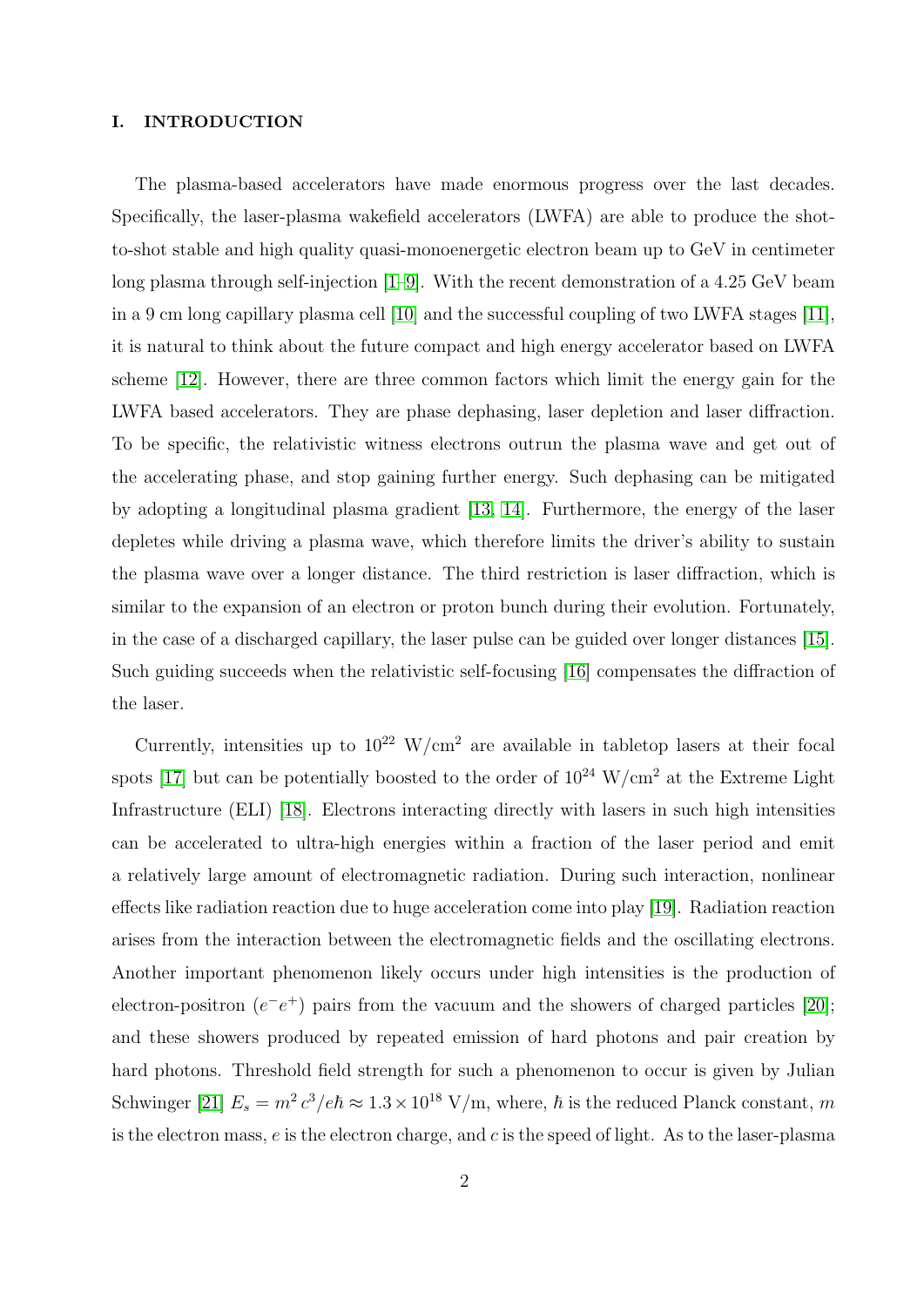wakefield accelerator, the transverse field is relatively weaker than the Schwinger field. As oscillation accompanies the electron acceleration, the electrons radiate electromagnetic fields in the forward direction. The radiation spectrum of the ultra-relativistic electrons lies in the X-ray to the gamma-ray range [\[22\]](#page-13-9). In the gamma-ray radiation regime, the integrated radiation loss would be non-negligible compared to the typical energy gain by the electron beam.

On the other hand, the electron beam driven plasma wakefield accelerators (PWFA) have successfully demonstrated the energy doubling of the 42 GeV electron beam within an 85 cm long plasma at the Stanford Linear Accelerator Center (SLAC) [\[23\]](#page-13-10). The recent experiments have also shown the energetic electron beam acceleration with low energy spread and emittance achieved [\[24\]](#page-13-11) and the positron acceleration in self-loaded plasma wakefield regime [\[25\]](#page-14-0) and in hollow plasma [\[26\]](#page-14-1). Therefore it is conceivable that a high energy collider can be designed based on the PWFA scheme [\[27,](#page-14-2) [28\]](#page-14-3). However, it has to rely on the multiple stage acceleration to boost the beam energy up to TeV level due to limited energy content in today's electron driver beams.

More recently, high energy proton-driven plasma wakefield acceleration (PDPWA) has been proposed to accelerate an electron bunch up to the energy frontier in a single stage of plasma [\[29\]](#page-14-4). Due to the availability of high energy proton beams and their intrinsic significant energy content, usually two to three orders of magnitude higher than that of the existing energetic electron beams, a single stage PDPWA-based energy frontier collider  $(e^+e^-$  collider or electron-proton  $(e-p)$  collider) can be realised using the existing CERN accelerator complex, e.g. the Super Proton Synchrotron (SPS) or the Large Hadron Collider (LHC) [\[30\]](#page-14-5). The current AWAKE experiment at CERN will hopefully tackle the fundamental issues concerning the PDPWA-based collider design.

For the aforementioned high energy machines based on plasma accelerators, the energy gain by the charged particle is close to TeV range, and the accelerating beam is inevitably affected by the radiation loss. In this paper, the radiation reaction in the plasma-based accelerators is investigated from the first principle. The energy-frontier TeV colliders based on multiple staged laser-driven plasma wakefield accelerators and a single-staged protondriven plasma wakefield accelerator are studied in details. The paper is organised as follows. Section [II](#page-3-0) elaborates the theory of radiation reaction. Section [III](#page-4-0) gives the radiation loss by a test electron accelerating in a laser-driven multi-staged plasma accelerator. Section [IV](#page-6-0)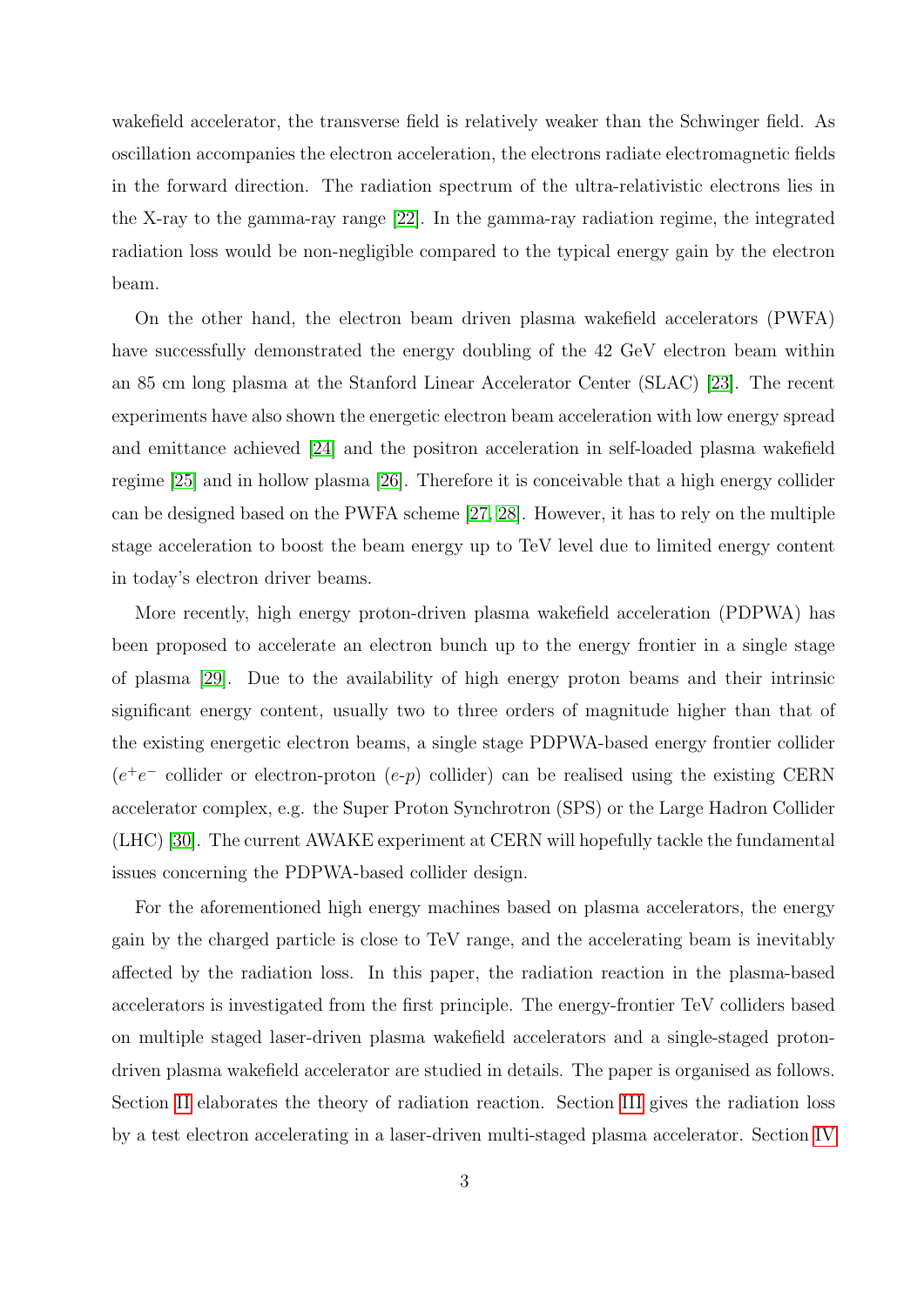presents the radiation loss by the charged particles while accelerating in the proton-driven single staged plasma accelerator, with the SPS and the LHC beam as the driver respectively. The conclusions are summarised in Section [V.](#page-11-1)

### <span id="page-3-0"></span>II. RADIATION DAMPING

To calculate radiation reaction self-consistently, one should solve the so-called Lorentz-Abraham-Dirac (LAD) equation [\[19\]](#page-13-6). This equation has some technical inconsistencies. For instance, the run away solution in which an electron experiences an exponentially diverging acceleration even in the absence of an external field, violates the causality principle. Typical time scales underneath this methodology are negligible, e.g., for electron, 10<sup>−</sup><sup>23</sup>s. This time scale is usually insignificant, but recent advances in the high-power and ultra-intense laser technology have raised much interest to look at it [\[31\]](#page-14-6). Although these problems do not exist in the classical electrodynamics, the radiation can be treated in classical approach if QED parameter  $\mathcal{X} = \sqrt{(mc\gamma \vec{E} + \vec{p} \times \vec{H})^2 - (\vec{p} \cdot \vec{E})^2}/(mcE_s) \simeq \gamma F_{\perp}/(eE_s) << 1$ , where  $F_{\perp}$ is the transverse force responsible for the oscillation of a charged particle,  $\vec{E}$  is the electric field,  $\vec{H}$  is the magnetic field,  $\vec{p}$  is the momentum, and  $\gamma$  is the relativistic Lorentz factor. The radiation reaction of a charged particle can be considered as an additional force apart from the Lorentz force. This force damps the particle energy and momentum during the acceleration process, which leads to alteration of the electron trajectory from the predicted one by the individual Lorentz force. According to Landau-Lifschitz [\[32\]](#page-14-7), considering the radiation reaction force, the equation of motion of the relativistic charged particle with mass m and charge  $-e$ , in an electromagnetic field, is given by

<span id="page-3-1"></span>
$$
\gamma \frac{du^{\mu}}{dt} = \frac{cr_e}{e} F^{\mu\nu} u_{\nu} + \frac{2r_e^2}{3mc} F^{\mu}_{rad} , \qquad (1)
$$

where  $F^{\mu\nu}$  is the electromagnetic field tensor,  $u^{\mu}$  is the 4-velocity of the charged particle,  $r_e = e^2/mc^2$ ,  $F_{rad}^{\mu} = (e/r_e)(\partial F^{\mu\nu}/\partial x^{\lambda})u_{\nu}u^{\lambda} - F^{\mu\lambda}F_{\nu\lambda}u^{\nu} + (F_{\nu\lambda}u^{\lambda})(F^{\nu m}u_m)u^{\mu}$ , the first term in the right hand side of Eq.[\(1\)](#page-3-1) corresponds to the Lorentz force, and the last term is the radiation reaction force. We normalize the variables as  $x \to k_p x$ ,  $t \to \omega_p t$ ,  $\vec{v} \to \vec{v}/c$ ,  $\vec{p} \to \vec{p}/(m c)$ , and  $\phi \to \phi/(m c^2)$ , where  $\omega_p = (4 \pi e^2 n_0/m)$  is the plasma frequency,  $n_0$  is the background plasma density, and  $k_p = \omega_p/c$ .

When a Gaussian laser pulse propagates in an under-dense plasma, it expels electrons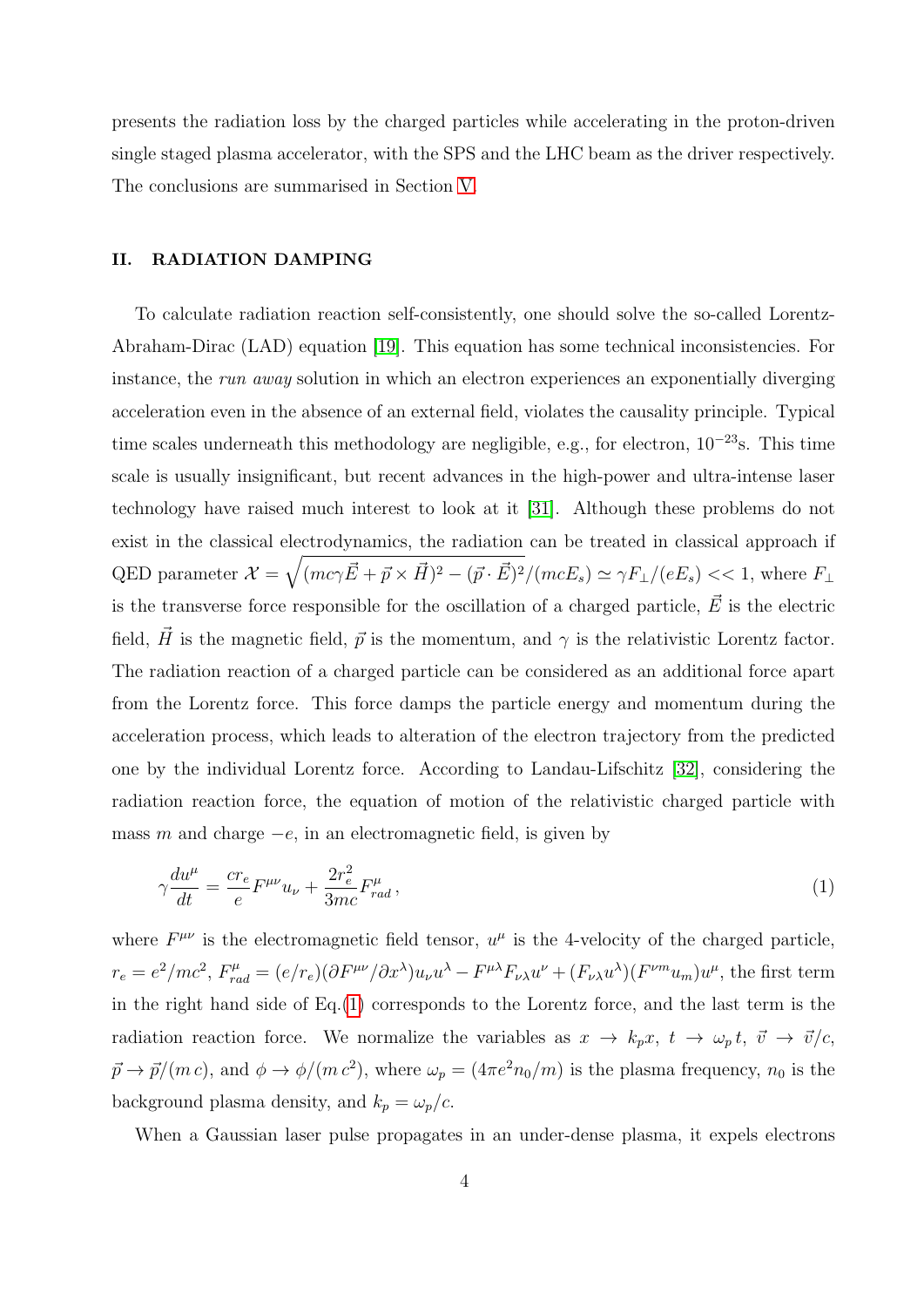away from the high intensity regions and an ion cavity is created. Similarly, a chargedparticle beam can be employed to produce wakefields due to its space charge [\[33,](#page-14-8) [34\]](#page-15-0). In any plasma-based accelerators, we can model the cavity as a sphere comprising uniform ions with a radius of  $r_b \simeq \pi/k_p$ . This value is different in a laser-driven case, where it is determined by the relation  $r_b k_p \simeq 2\sqrt{a_0}$ , where  $a_0 \sim 0.85 \times 10^{-9} \sqrt{I[W/cm^2] \lambda_0[\mu m]}$  is the normalized laser energy, I is the laser intensity, and  $\lambda_0$  is the laser wavelength [\[35\]](#page-15-1). A phenomenological model, where the electric field  $\vec{E} = [(1 + v_p)\xi \hat{x} + \vec{r}_\perp]/4$  and magnetic field  $\vec{B} = [z\hat{y} - y\hat{z}]/4$ are estimated within the bubble, is used by Kostyukov *et al.* [\[36\]](#page-15-2). Here  $v_p$  is the bubble velocity,  $\xi = x - v_p t$  is the longitudinal co-moving coordinate, x is the propagation distance, and  $r_{\perp} = \sqrt{y^2 + z^2}$ . Substituting the modeled electromagnetic fields into the Eq.[\(1\)](#page-3-1), we have the equations of motion for a trapped test electron as:

$$
\frac{d\xi}{dt} = \frac{p_{\parallel}}{\gamma} - v_p \,,\tag{2a}
$$

$$
\frac{d\vec{r}_{\perp}}{dt} = \frac{\vec{p}_{\perp}}{\gamma} \,,\tag{2b}
$$

<span id="page-4-1"></span>
$$
\frac{dp_{\parallel}}{dt} = -\frac{(1+v_p)\xi}{4} + \frac{\vec{r}_{\perp}\cdot\vec{p}_{\perp}}{4\gamma} - \frac{2e^2\omega_p}{3mc^3}\frac{r_{\perp}^2\gamma}{4}p_{\parallel},\tag{2c}
$$

$$
\frac{d\vec{p}_{\perp}}{dt} = -\frac{\gamma + p_{\parallel}}{\gamma} \frac{\vec{r}_{\perp}}{4} - \frac{2e^2 \omega_p}{3mc^3} \frac{r_{\perp}^2 \gamma}{4} \vec{p}_{\perp} \,, \tag{2d}
$$

where,  $p_{\parallel}$  and  $p_{\perp}$  are the longitudinal and transverse components of momentum, respectively. Equations [\(2a-2d](#page-4-1)) can be numerically solved if the fields are known. The strength of radiation reaction of the electron depends on the electromagnetic fields, the transverse amplitude of oscillations, and the electron energy. For a specific plasma and laser setup, the larger the initial transverse field amplitude is, the greater the radiation damping would be.

## <span id="page-4-0"></span>III. MULTI-STAGED LASER WAKEFIELD ACCELERATOR

The multi-staged laser-driven plasma wakefield accelerator has been proposed as a promising approach to achieve a TeV energy gain [\[37\]](#page-15-3). Recently at the BELLA centre, scientists have demonstrated that a laser pulse can accelerate an electron beam and then couple it to a second laser plasma accelerator to further amplify its energy gain [\[11\]](#page-12-2). In LWFA, the energy gain is estimated based on the plasma density and driver strength. For a specific plasma density, the field strength is defined as  $E_x = 96 \times \sqrt{n_0 [cm^{-3}]}$  V/m, and the associated dephasing length is  $L_d = \lambda_p \gamma_g^2$ , where  $\gamma_g = \omega_0/\omega_p$  is the Lorentz factor defined with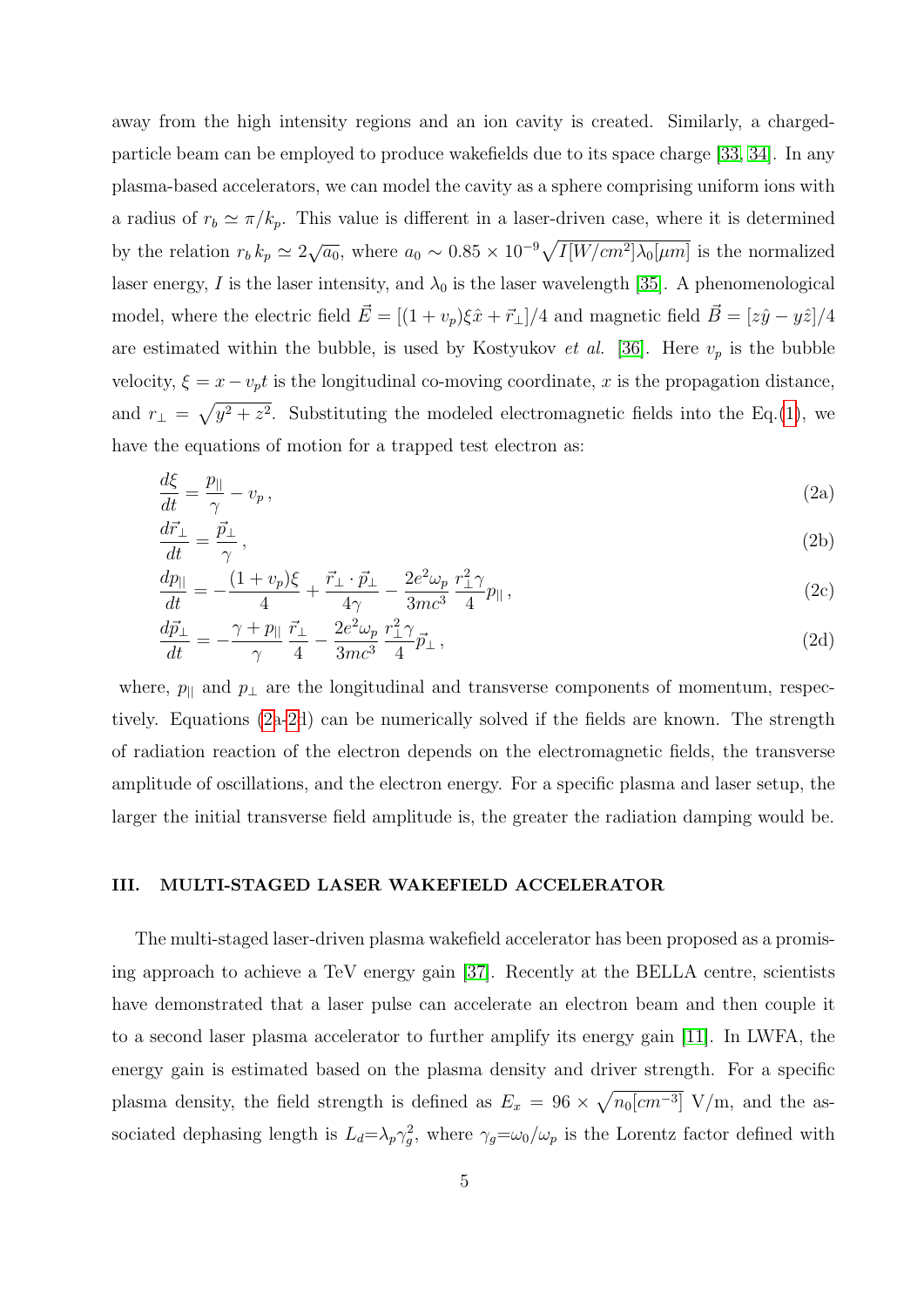respect to laser frequency,  $\omega_0$ , and  $\lambda_p = 2\pi/k_p$ . For a plasma density of  $n_0 = 1.4 \times 10^{17}$ cm<sup>-3</sup>, the corresponding field strength,  $E_x=33 \text{ GV/m}$  and the dephasing length is close to a meter. Therefore, according to the proposed method, one needs more than 30 stages to create a TeV collider. Such gain in energy is subject to the radiation loss.



<span id="page-5-0"></span>FIG. 1. A schematic diagram of a staged-LWFA with the accelerating phases within the bubbles.

In the experimental setup of this multi-staged accelerator, the plasma cells are interconnected by vacuum region. Each plasma cell is excited by an individual laser pulse at a constant time gap. At the onset of the process, the first laser excites the plasma wave and generates 33 GeV electron beam in a plasma cell of one dephasing length  $(L_d=1 \text{ meter})$ . Once the electron beam reaches the dephasing point, the second plasma cell is excited by a new laser pulse and let the electron beam to place correctly at the accelerating phase. This way one can multiply the energy gain. A field structure is modelled to investigate the radiation loss by the accelerated charged particle in this multi-staged accelerator. The field strength is modelled as  $\vec{E} = (\eta \hat{x} + \vec{r}_\perp)/4$ , where,  $\eta = -r_b \{\pi/2 + \arctan(\cot(\pi \xi/r_b))\}/\pi$ . The schematic diagram for the bubble structures and the corresponding field strengths are shown in Fig. [\(1\)](#page-5-0). In this model, the gap between the plasma cell and charge-coupling efficiency are neglected.

We solve the Eqs. [\(2\)](#page-4-1) to evaluate the energy gain and the corresponding radiation loss for a test electron placed at the rear of the bubble. The initial parameters (at  $t=0$ ) are,  $n_0 = 1.4 \times 10^{17}$  cm<sup>-3</sup>,  $r_{\perp}(0) = 0.1/k_p$  (~1.3  $\mu$ m),  $p_{\parallel}(0) = \gamma_g$ ,  $p_{\perp}(0) = p_{\parallel}(0) \times \Delta\theta_0$ , where  $\Delta\theta_0 = 1$ mrad. The results are presented in Fig.[\(2\)](#page-6-1) as trajectory (a), energy gain (b), radiation loss (c), and QED parameter (d), in up to five plasma stages. The energy gain for each stage is close to 30 GeV. The radiation loss over the five stage is nearly 90 MeV. To investigate further, energy gain with respect to various stages [\(2e](#page-6-1)) and radiation loss as the function of the stage number and initial transverse positions [\(2f](#page-6-1)) are shown. The radiation loss is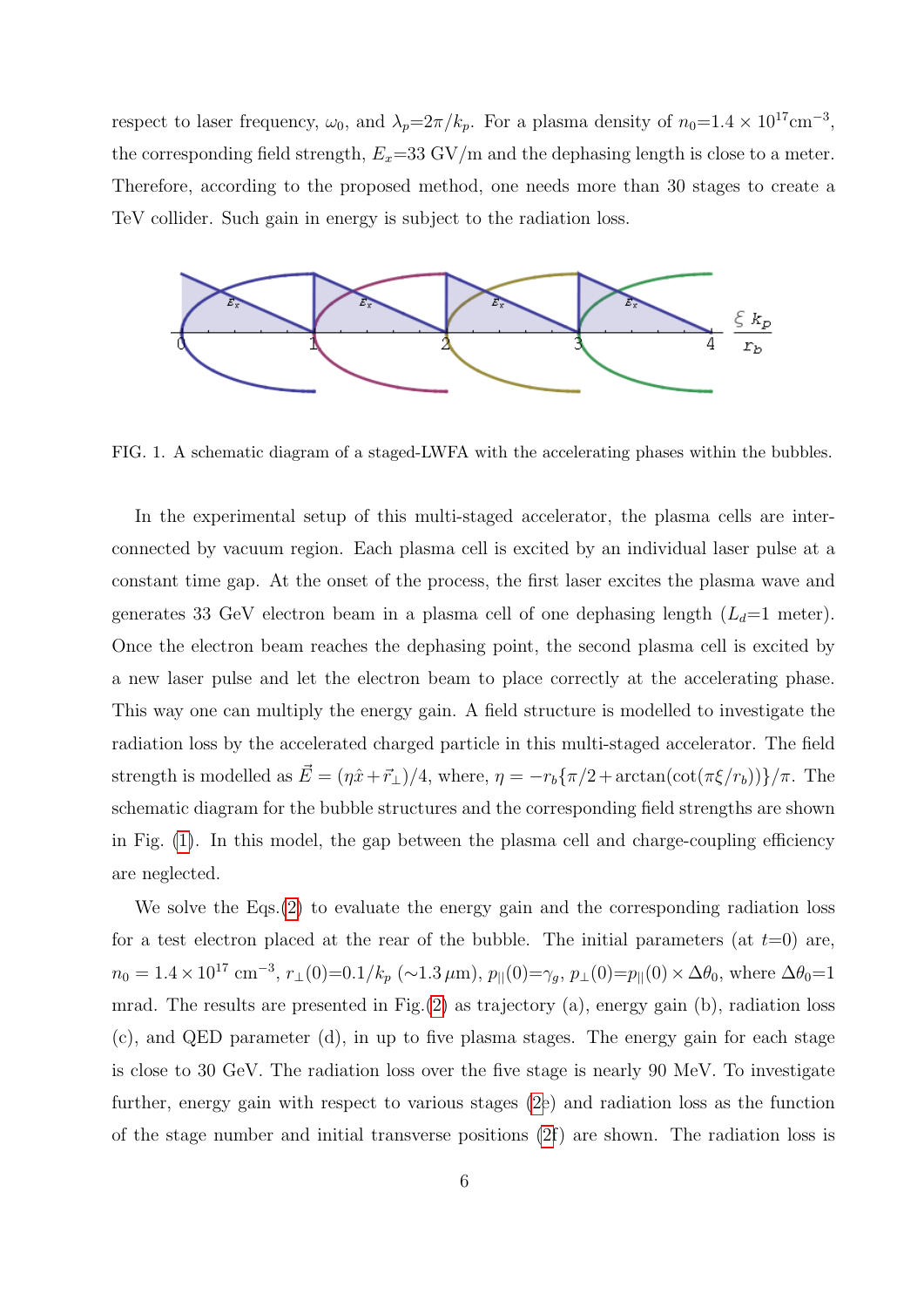nearly 5% of the TeV energy gain over the entire plasma cells comprising of 38 stages.



<span id="page-6-1"></span>FIG. 2. A test electron accelerated in a multi-staged laser-driven plasma. The ambient plasma density is  $1.4 \times 10^{17}$ cm<sup>-3</sup> and the corresponding plasma skin depth is  $1/k_p=12.6 \,\mu$ m. For figures (a-d) the number of plasma stages is five. The initial parameters are: Transverse offset  $r_{\perp}(0)=0.1/k_p(\sim 1.3 \,\mu m), p_{\parallel}(0)=\gamma_g, p_{\perp}(0)=p_{\parallel}(0) \times \Delta\theta_0$ , where  $\Delta\theta_0=1$ mrad. The results are, oscillation amplitude (a), energy gain (b), radiation loss  $(c)$ , and the QED parameter  $(d)$ . Figures (e-f) depict the relation between the energy gain and the stage number, and the radiation loss with respect to the initial offset and the stage number.

## <span id="page-6-0"></span>IV. PROTON-DRIVEN PLASMA WAKEFIELD ACCELERATION

Hundreds of GeV or even TeV proton beams can potentially drive plasma wakefields over longer distances. However, currently available proton bunches are quite long. For instance, the SPS beam is approximately 12 cm, which is 100 times larger than the plasma wavelength associated with the plasma density of  $4 \times 10^{14}$  cm<sup>-3</sup>; therefore it hardly excites plasma wakefields. Thanks to self-modulation instability (SMI) [\[38\]](#page-15-4), this lengthy proton beam can be transversely modulated and chopped into a train of equidistant micro bunches with the distance following the plasma wavelength. As a result, these short bunches can resonantly drive stronger plasma waves.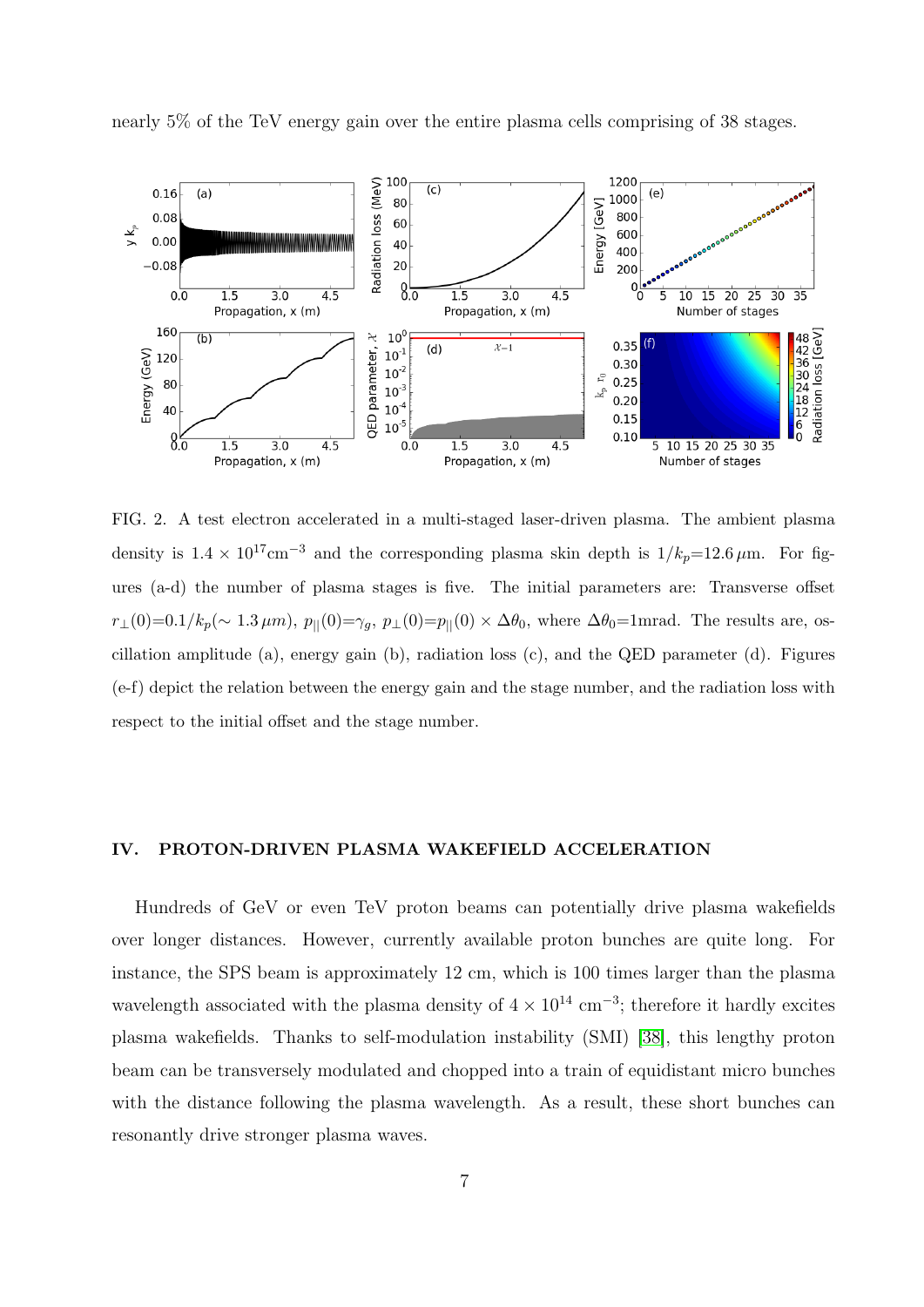#### A. SPS Proton-Driven Accelerator at CERN

After various theoretical investigations, an experiment so-called AWAKE (Advanced Wakefield Experiment at CERN) has been proposed to exploit existing SPS proton beam at CERN [\[39\]](#page-15-5) for the plasma wakefield study, which is a proof-of-principle experiment aiming to attain energy frontier charged particles [\[29,](#page-14-4) [40,](#page-15-6) [41\]](#page-15-7). Theories predict that when a 400 GeV proton beam propagates into the plasma, it can excite wakefields with the strength of  $\approx 1$  GV/m [\[42\]](#page-15-8). In the linear regime, the phase velocity of the plasma wave is smaller



<span id="page-7-0"></span>FIG. 3. A test particle is accelerated in a proton-driven plasma wave. The plasma density is  $4 \times 10^{14}$ cm<sup>-3</sup>, the corresponding plasma skin depth is  $1/k_p \sim 254 \,\mu$ m, and the energy of the proton driver is 400 GeV. The initial parameters of the test particle are  $r_{\perp}(0)=0.02/k_p$  (~  $5 \mu m$ ),  $p_{\parallel}(0)=2000, p_{\perp}(0)=p_{\parallel}(0) \times \Delta\theta_0$ , where  $\Delta\theta_0=1$  mrad. The results are oscillation amplitude (a), energy gain (b), QED parameter (c), and the corresponding radiation loss (d).

in comparison with the proton beam but becomes comparable when it comes to the nonlinear regime [\[43\]](#page-15-9). Considering the nonlinear bubble, we can solve the Eqs.[\(2\)](#page-4-1) to estimate the evolution of the energy gain and the corresponding radiation loss for a test electron with an initial energy of 1 GeV (the witness electron beam is relativistic so as to catch the wakefield driven by proton bunch). The parameters for the test electron are,  $n_0=4\times 10^{14}$ cm<sup>-3</sup>,  $r_{\perp}(0)=0.02/k_p~(\sim 5 \,\mu m)$ ,  $p_{\parallel}(0)=2000$ ,  $p_{\perp}(0)=p_{\parallel}(0) \times \Delta \theta_0$ , where  $\Delta \theta_0=1$  mrad. The test electron initially placed at the rear of the bubble. The results are shown in Fig.[\(3\)](#page-7-0).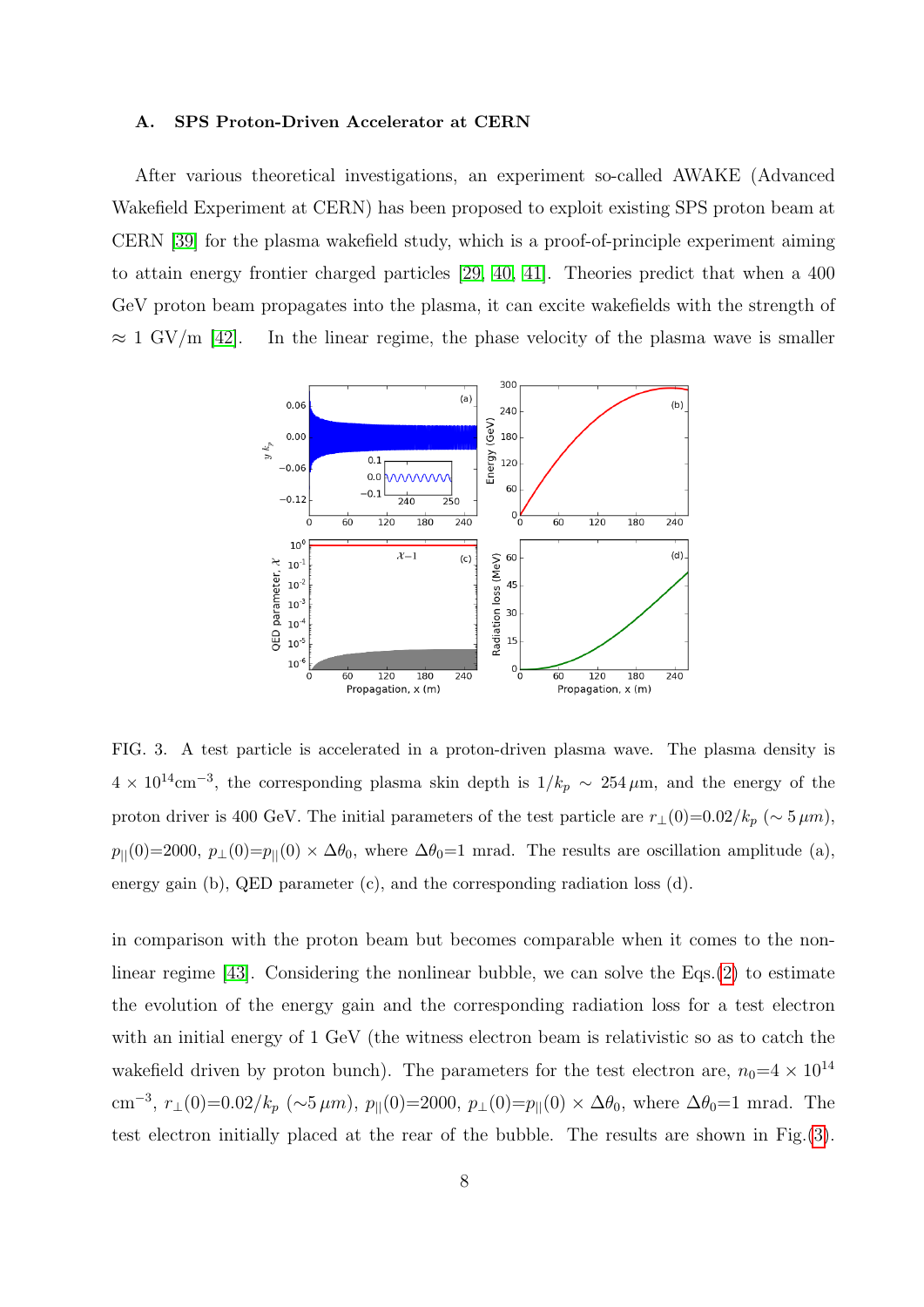

<span id="page-8-0"></span>FIG. 4. A test particle is accelerated in a plasma wave driven by various energetic proton beams (300 GeV, 400 GeV, 500 GeV). The values of initial transverse positions are:  $0.2/k_p$  (∼50  $\mu$ m),  $0.4/k_p$  (∼100  $\mu$ m), and  $0.6/k_p$  (∼150  $\mu$ m), respectively. The energy gains (a), corresponding radiation losses (b), and loss percentages (c) are given.

Figure [\(3a](#page-7-0)) shows the trajectory of the test electron along with a partially magnified inset to elucidate its oscillatory nature. Figure [\(3b](#page-7-0)) shows the corresponding energy gain. Figure [\(3c](#page-7-0)) illustrates the QED parameter, which is negligible. It thus confirms the inclusion of the radiation reaction force in the equations of motion is reasonable. Fig.[\(3d](#page-7-0)) shows the radiation loss, which is less than 0.02% of the energy gain.

According to Kustyukov et al. [\[44\]](#page-15-10), the radiation loss of an electron per unit distance can be estimated as  $1.5 \times 10^{-45} \{n_0\} [cm^{-3}] r_0 [\mu m] \gamma \}^2$  MeV/cm, where  $r_0$  is the oscillation amplitude, and  $\gamma$  is the energy gain of an electron. Substituting the corresponding values in the case of Fig.[\(3\)](#page-7-0), it gives the radiation loss of nearly 48 MeV over a 240 m long plasma, which is comparable to the numerical value (ref. Fig.  $(3d)$  $(3d)$ ). Initially different transverse offsets  $(r(0)k_p=0.2, 0.4, 0.6)$  of the test electron are calculated for cases of various proton beam Lorentz factors ( $\gamma_{pr}=300, 400, 500$ ), and the results are depicted in Fig. [\(4\)](#page-8-0). It indicates that the larger the initial offset, the greater the damping force acting on the test electron. For the close to on-axis electrons, i.e., when  $r_0 \ll c/\omega_p$  for a plasma density of  $4 \times 10^{14}$  cm<sup>-3</sup>, the radiation reaction is negligible compared to the energy gain (*ref.* Fig. [3d](#page-7-0)). However, for off-axis electrons, such radiation reaction force is observable, as shown in Fig. [\(4c](#page-8-0)). Also, the off-axis electrons degrade the entire beam quality and are not suitable for applications.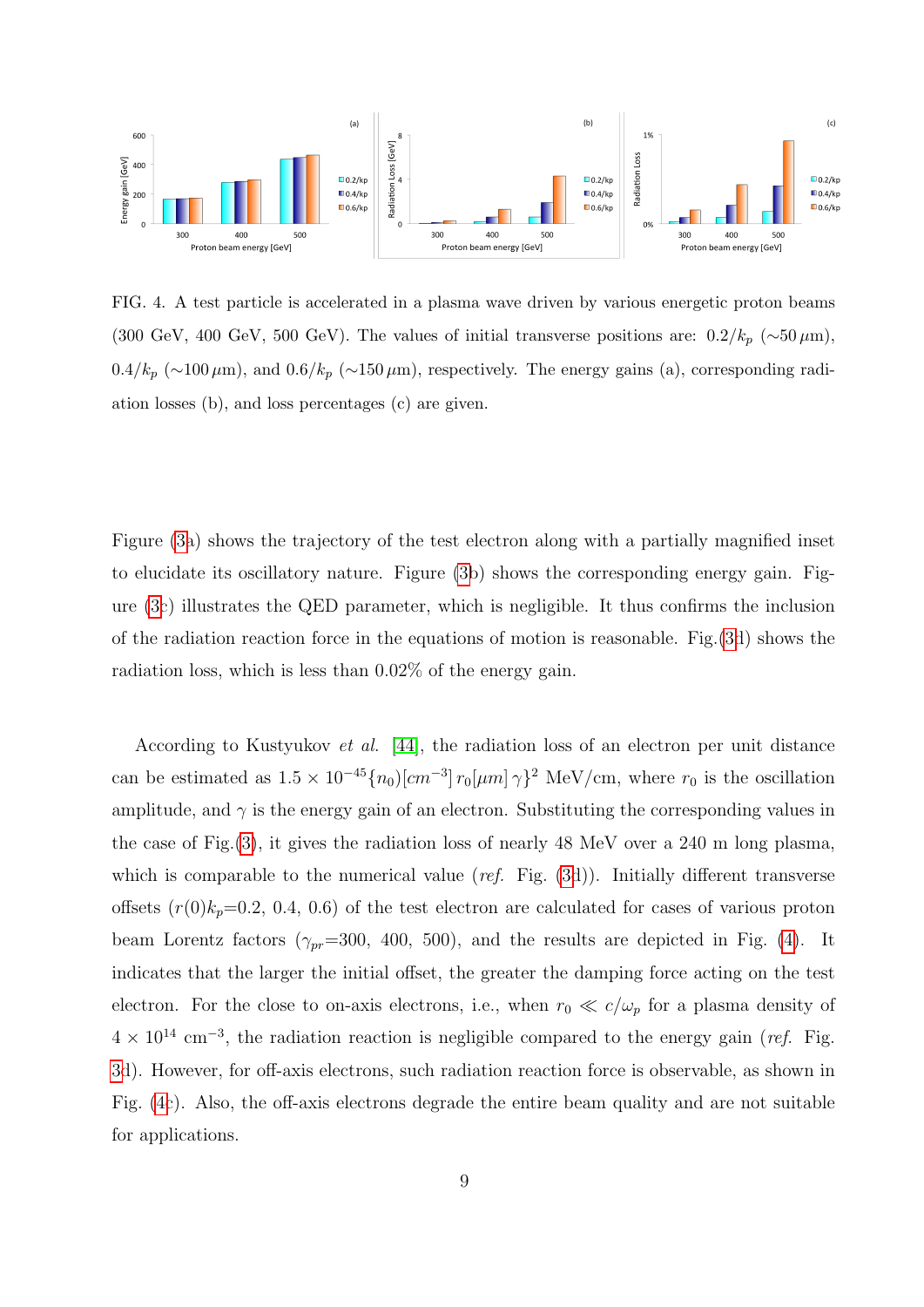## B. LHC Beam-Driven  $e^-e^+$  Linear Collider

A recently proposed multi-TeV  $e^-e^+$  linear collider based on the same plasma wakefield mechanism, but the energy of the proton driver is much higher than the SPS proton beam. According to the theoretical calculation [\[30\]](#page-14-5), the collider designed has a centre-of-mass energy of 2 TeV, and  $e^+$  and  $e^-$  beams carry an energy of 1 TeV each. Theoretically, a TeVrange proton driver, driving in an ambient plasma density of  $10^{14}$ cm<sup>-3</sup>, is a necessity to attain a TeV-range witness beam. Also, two drivers are required for accelerating  $e^+$  and  $e^$ separately. The setup of this TeV collider can conceptualise as follows. Two proton beams, extracted from the LHC beamlines, are located at the opposite ends of a straight tunnel [\[30\]](#page-14-5). They excite plasma waves in two sufficiently long plasma cells for the high energy acceleration of the witness beams  $(e^-$  and  $e^+)$ . The accelerated beams are then transported and focused at the interaction point, which is located in the centre of the assigned straight line.



<span id="page-9-0"></span>FIG. 5. A test particle is accelerated in a proton-driven plasma wave. The ambient plasma density is  $4 \times 10^{14}$ cm<sup>-3</sup> and the energy of the proton driver is 1 TeV (LHC). The initial parameters of the test particle are  $r_{\perp}(0) = 0.02/k_p$  (~ 5  $\mu$ m),  $p_{\parallel}(0) = 2000$ ,  $p_{\perp}(0) = p_{\parallel}(0) \times \Delta\theta_0$ , where  $\Delta\theta_0 = 1$ mrad. The results shown are oscillation amplitude (a), energy gain (b), QED parameter (c), and the corresponding radiation loss (d).

In a proton-driven plasma accelerator, a 1 TeV driver results in a dephasing length of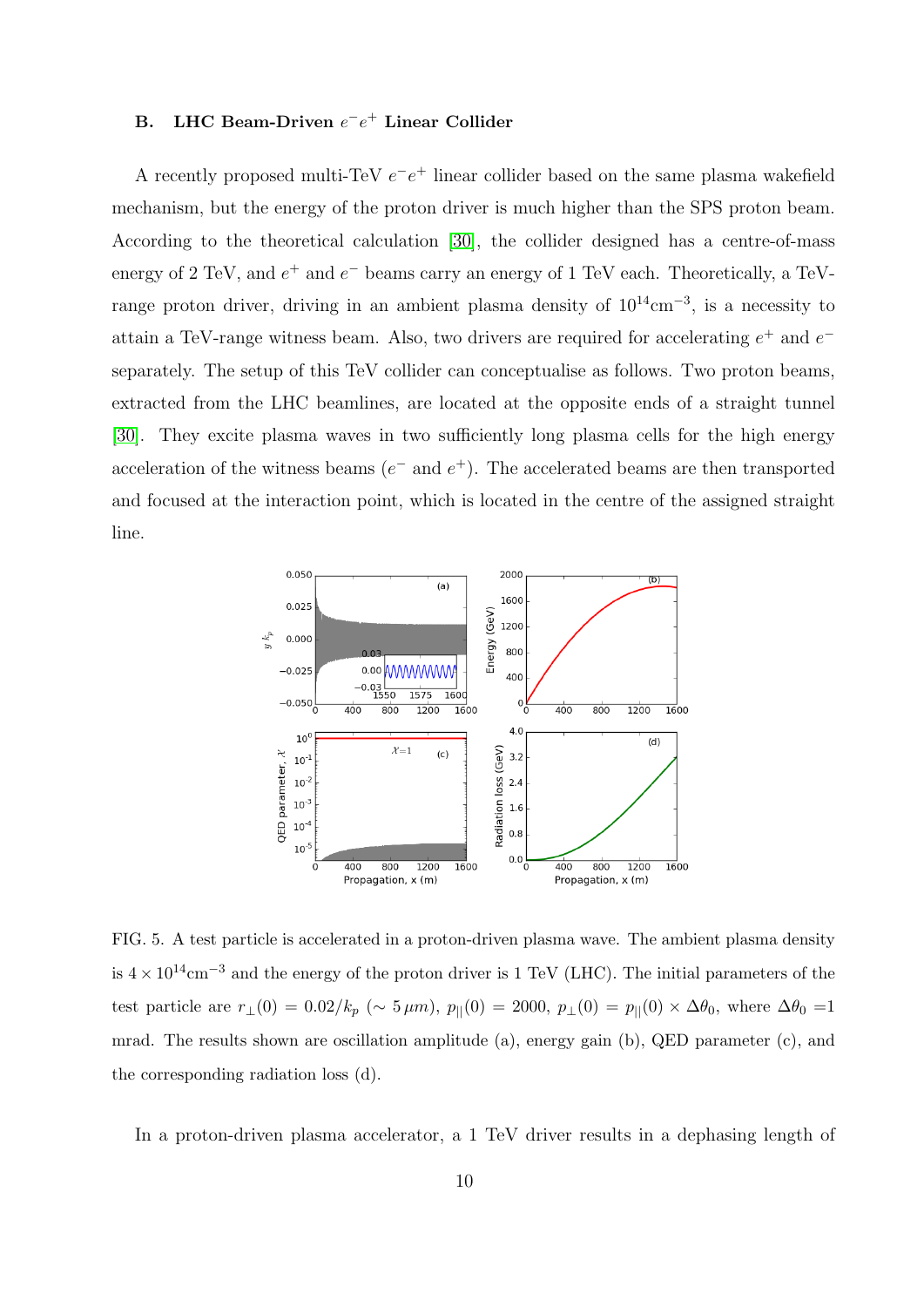

<span id="page-10-0"></span>FIG. 6. A test particle is accelerated in a plasma wave driven by various energetic proton beams (700...1000 GeV). The values of initially different transverse positions are:  $0.2/k_p$  (=50  $\mu$ m),  $0.4/k_p$  (=100  $\mu$ m), and  $0.6/k_p$  (=150  $\mu$ m). The energy gains (a), corresponding radiation losses (b), and the loss percentages (c) are given.

nearly 1.5 km in an ambient plasma density of  $4 \times 10^{14}$ cm<sup>-3</sup>. Given a field gradient of 1  $\rm GV/m$ , the energy gain of a witness beam would be around 1.5 TeV. Now the question is, what is the damping loss before the collision of beams? The amount of radiation loss can be estimated by the numerical calculation of Eqs.  $2(a-d)$ , similar to the case with a lower energy proton beam. The initial parameters are:  $n_0 = 4 \times 10^{14}$  cm<sup>-3</sup>,  $r_{\perp}(0) = 0.02/k_p$  $(\sim 5 \,\mu\text{m})$ ,  $p_{\parallel}(0) = 2000$ ,  $p_{\perp}(0) = p_{\parallel}(0) \times \Delta\theta_0$ , where  $\Delta\theta_0 = 1 mrad$ . The results are shown in Fig.[\(5\)](#page-9-0). According to Kustyukov et al. [\[44\]](#page-15-10), the following values,  $r_0=2.5 \,\mu \text{m}$ , 1800 GeV, and  $n_0 = 4 \times 10^{14}$  cm<sup>-3</sup>, the radiation loss is nearly 3 GeV for a 1600 m long plasma. This is comparable to the numerical value (ref. Fig.  $(5d)$  $(5d)$ ). The radiation loss is nearly 0.2% of the energy gain.

To understand the dependence of the radiation damping on the amplitude of transverse oscillations, initially different transverse positions  $(r(0)k_p=0.2, 0.4, 0.6)$  are used. Proton beams with different energies (700 . . . 1000 GeV) are used to drive the plasma waves. The results are shown in Fig. [\(6\)](#page-10-0). It implies that the larger the initial transverse position, the greater the damping loss of the test electron. For the close to on-axis electrons, i.e., when  $r_0 \ll c/\omega_p$  for a plasma density of  $4 \times 10^{14}$  cm<sup>-3</sup>, the radiation loss is essentially small compared to the energy gain (ref. Fig. [5d](#page-9-0)). However, for the off-axis electrons, the radiation reaction loss is relatively appreciable (see Fig. [6c](#page-10-0)).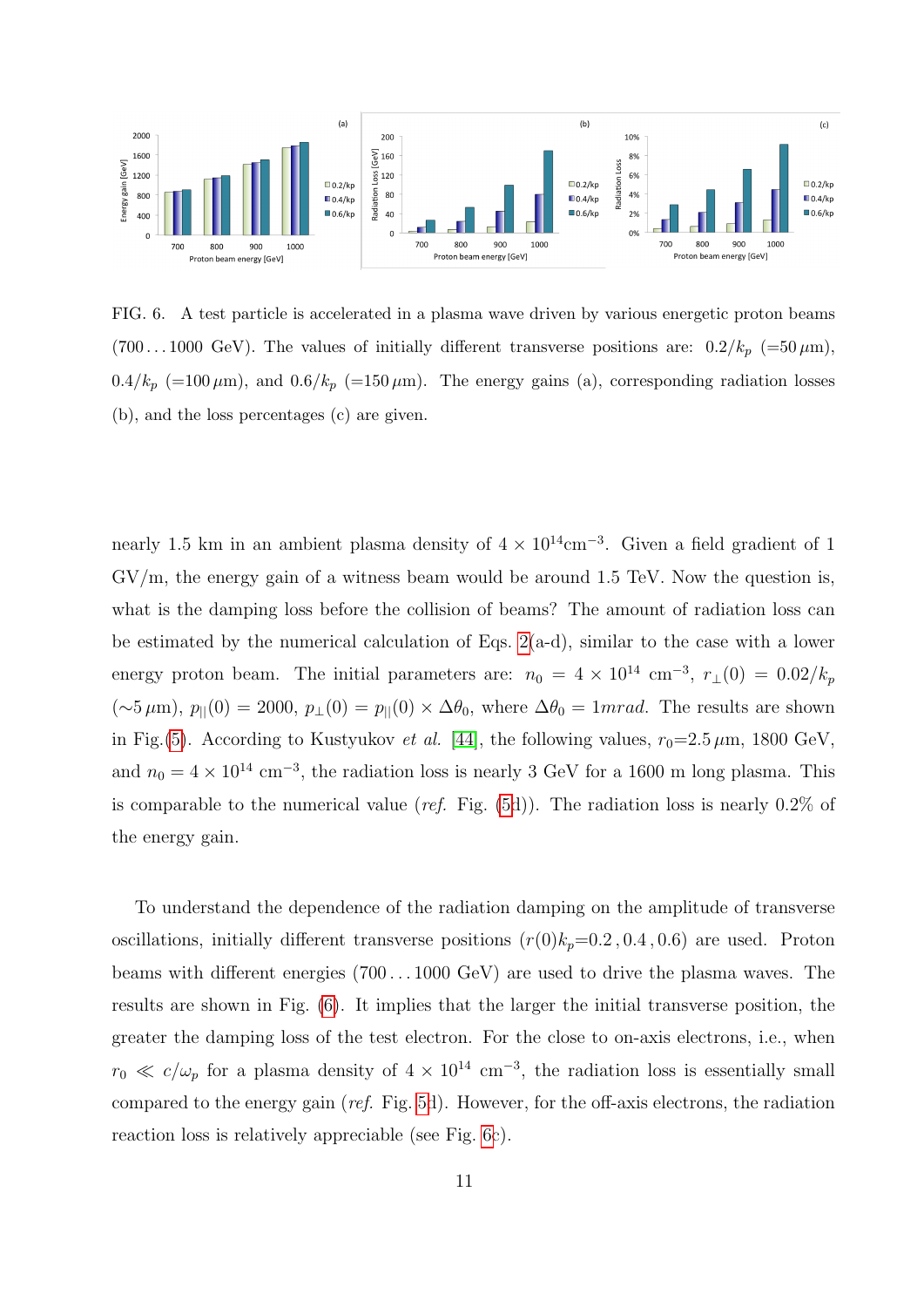### <span id="page-11-1"></span>V. CONCLUSIONS

In summary, we have numerically examined the radiation reaction of a charged particle accelerated by a laser-driven multi-stage plasma wakefield accelerator and proton-driven single-stage plasma wakefield accelerator. We have found that the radiation loss is not negligible in both cases. In the case of multi-stage laser-driven plasma accelerator, the radiation loss is close to 5% of the TeV energy gain for electron close to the axis with an initial transverse offset  $r_0 \leq 10 \,\mu$ m. In the case of the SPS proton beam as a driver, the radiation reaction is negligible for close to on-axial electrons accelerated up to the dephasing length. However, for the  $e^-e^+$  collider case, the radiation reaction is appreciable even if electrons are injected close to on-axis. When the initial transverse displacement of the charged particle is higher but less than the plasma skin depth, the loss due to the radiation reaction increases. This loss of the accelerated electron can be up to 10% for the collider case with an initial transverse offset  $r_0 \geq 150 \,\mu$ m. For the off-axis electrons, apart from substantial radiation loss, the beam quality is also not acceptable for the future applications. Therefore, close to on-axis electron injection is preferred for any future high-energy plasma-based accelerators.

#### ACKNOWLEDGEMENTS

We gratefully acknowledge the support of the Cockcroft Institute Core Grant and the STFC AWAKE (GRANT ST/P002005/1) .

- <span id="page-11-0"></span>[1] S. P. D. Mangles, C. D. Murphy, Z. Najmudin, A. G. R. Thomas, J. L. Collier, A. E. Dangor, E. J. Divall, P. S. Foster, J. G. Gallacher, C. J. Hooker, D. A. Jaroszynski, A. J. Langley, W. B. Mori, P. A. Norreys, F. S. Tsung, R. Viskup, B. R. Walton, and K. Krushelnick, Monoenergetic beams of relativistic electrons from intense laser-plasma interactions. Nature, 431, 535-538 (2004).
- [2] C. G. R. Geddes, Cs. Toth, J. van Tilborg, E. Esarey, C. B. Schroeder, D. Bruhwiler, C. Nieter, J. Cary, and W. P. Leemans, High-quality electron beams from a laser wakefield accelerator using plasma-channel guiding. Nature, 431, 538-541 (2004).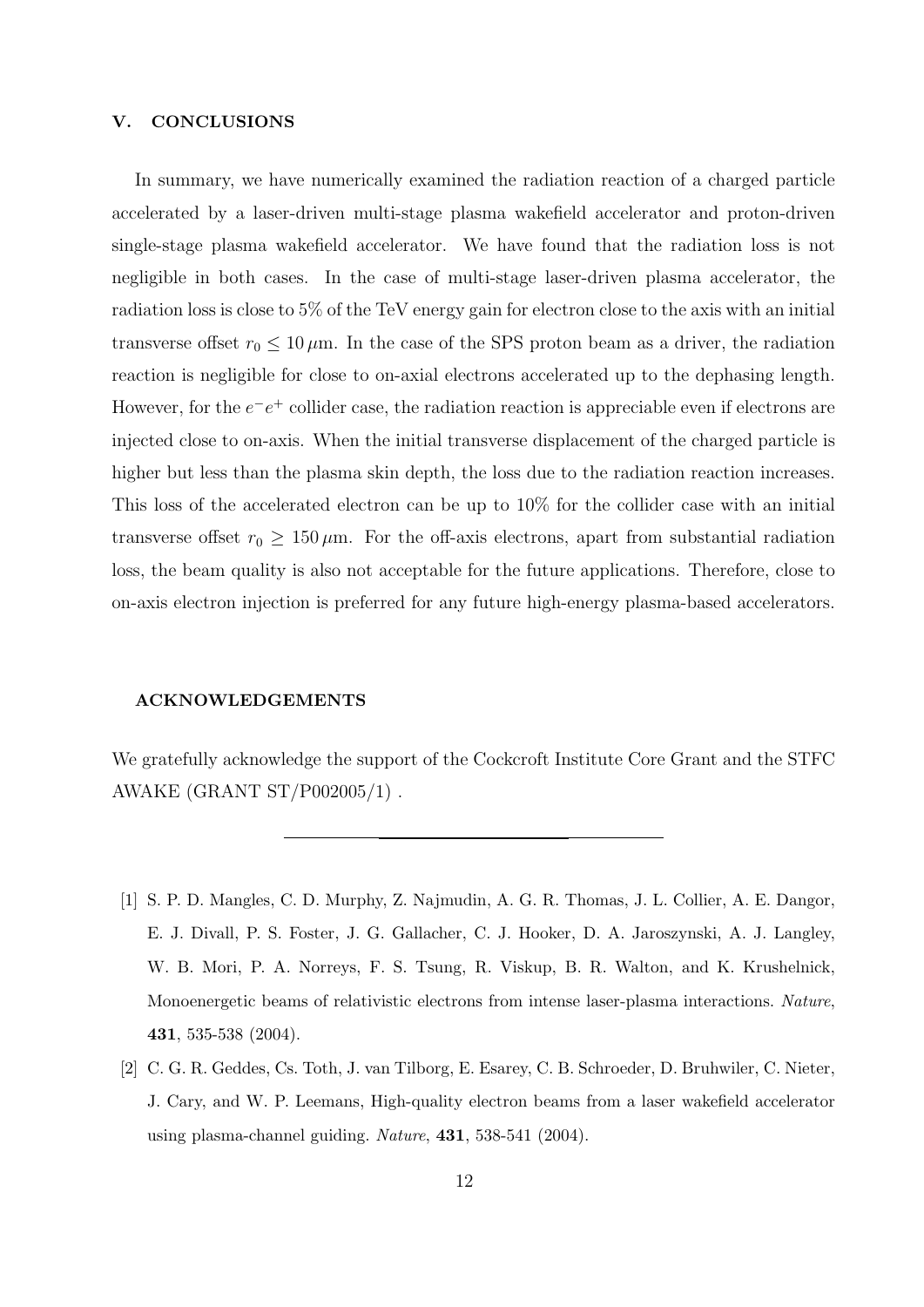- [3] J. Faure, Y. Glinec, A. Pukhov, S. Kiselev, S. Gordienko, E. Lefebvre, J.-P. Rousseau, F. Burgy, and V. Malka, A laser-plasma accelerator producing monoenergetic electron beams. Nature, 431, 541-544 (2004).
- [4] W. P. Leemans, B. Nagler, A. J. Gonsalves, Cs. T`oth, K. Nakamura, C. G. R. Geddes, E. Esarey, C. B. Schroeder, and S. M. Hooker, GeV electron beams from a centimetre-scale accelerator. Nature Physics, 2, 696-699 (2006).
- [5] M. R. Islam, E. Brunetti, R. P. Shanks, B. Ersfeld, R. C. Issac, S. Cipiccia, M. P. Anania, G. H. Welsh, S. M. Wiggins, A. Noble, R. A. Cairns, G. Raj, and D. A. Jaroszynski, Nearthreshold electron injection in the laser-plasma wakefield accelerator leading to femtosecond bunches. New Journal of Physics, 17, 093033 (2015).
- [6] E. Brunetti, R. P. Shanks, G. G. Manahan, M. R. Islam, B. Ersfeld, M. P. Anania, S. Cipiccia, R. C. Issac, G. Raj, G. Vieux, G. H. Welsh, S. M. Wiggins, and D. A. Jaroszynski, Low emittance, high brilliance relativistic electron beams from a laser-plasma accelerator. Phys. Rev. Lett., 105, 215007 (2010).
- [7] C. E. Clayton, J. E. Ralph, F. Albert, R. A. Fonseca, S. H. Glenzer, C. Joshi, W. Lu, K. A. Marsh, S. F. Martins, W. B. Mori, A. Pak, F. S. Tsung, B. B. Pollock, J. S. Ross, L. O. Silva, and D.H. Froula, Self-guided laser wakefield acceleration beyond 1 GeV using ionizationinduced injection. Phys. Rev. Lett., 105, 105003 (2010).
- [8] A. Pukhov and J. Meyer-ter-Vehn, Laser wake field acceleration: the highly non-linear brokenwave regime. Appl. Phys. B, 74, 355-361 (2002).
- <span id="page-12-0"></span>[9] E. Esarey, C. B. Schroeder, and W. P. Leemans, Physics of laser-driven plasma-based electron accelerators Rev. Mod. Phys.,81, 1229 (2009).
- <span id="page-12-1"></span>[10] W. P. Leemans, A. J. Gonsalves, H. S. Mao, K. Nakamura, C. Benedetti, C. B. Schroeder, C. Toth, J. Daniels, D. E. Mittelberger, S. S. Bulanov, J. L. Vay, C. G. Geddes, and E. Esarey, Multi-GeV electron beams from capillary-discharge-guided subpetawatt laser pulses in the self-trapping Regime, Phys. Rev. Lett.,113, 245002 (2014).
- <span id="page-12-2"></span>[11] S. Steinke, J. van Tilborg, C. Benedetti, C. G. R. Geddes, C. B. Schroeder, J. Daniels, K. K. Swanson, A. J. Gonsalves, K. Nakamura, N. H. Matlis, B. H. Shaw, E. Esarey, W. P. Leemans, Multistage coupling of independent laser-plasma accelerators, Nature, 530, 190-193(2016).
- <span id="page-12-3"></span>[12] W. Leemans and E. Esarey, Laser-driven plasma-wave electron accelerators. Phys. Today, 62 (3), 44 (2009).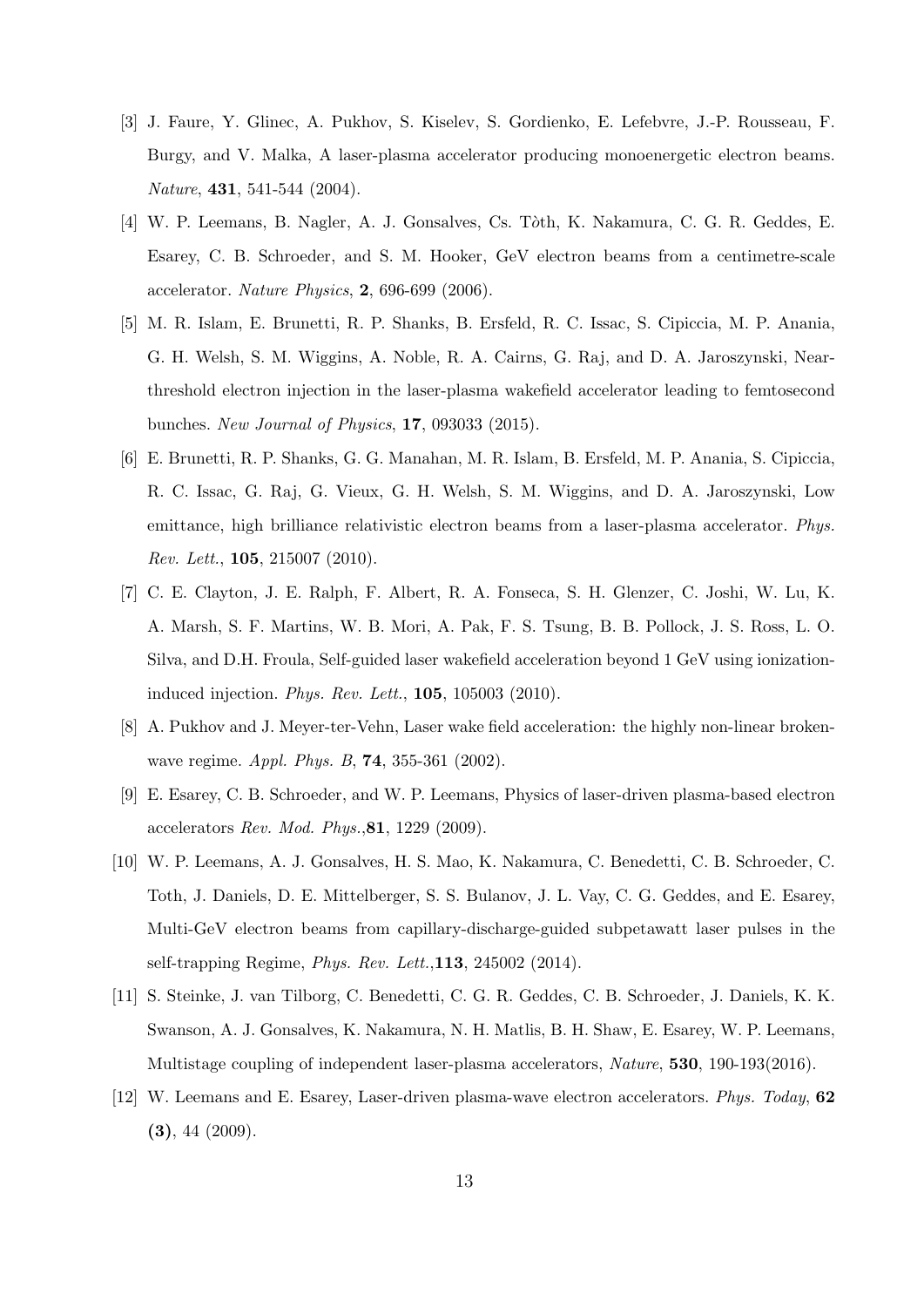- <span id="page-13-0"></span>[13] T. Katsouleas, Physical mechanisms in the plasma wake-field accelerator. Phys. Rev A, 33, 2056 (1986).
- <span id="page-13-1"></span>[14] A. Pukhov and I. Kostyukov, Control of laser-wakefield acceleration by the plasma-density profile. Phys. Rev. E, 77, 025401(R) (2008).
- <span id="page-13-2"></span>[15] E. Esarey, J. Krall, and P. Sprangle, Envelope analysis of intense laser pulse self-modulation in plasmas. Phys. Rev. Lett., 72, 2887 (1994).
- <span id="page-13-3"></span>[16] L. A. Abramyan, A. G. Litvak, V. A. Mironov, and A. M. Sergeev, Self-focusing and relativistic waveguiding of an ultrashort laser pulse in a plasma. Sov. Phys. JETP, **75**, 978 (1992).
- <span id="page-13-4"></span>[17] V. Yanovsky, V. Chvykov, G. Kalinchenko, and K. Krushelnick, Ultra-high intensity 300-TW laser at 0.1Hz repetition rate. Opt. Express, 16, 2109-14 (2008).
- <span id="page-13-5"></span>[18] T. Tajima, B. Barish, C. Barty, S. Bulanov, P. Chen, J. Feldhaus, J. Hajdu, C. Keitel, J. Kieffer, D. Ko, W. Leemans, D. Normand, L. Palumbo, K. Rzazewski, A. Sergeev, Z. Sheng, F. Takasaki, and M. Teshima, Science of Extreme Light Infrastructure. AIP Proceedings of LEI Conference 1228 -Light at Extreme Intensities "Opportunities and Technological Issues of the Extreme Light Infrastructure", Ed. D. Dumitras (AIP, NY, 2010) p.11.
- <span id="page-13-7"></span><span id="page-13-6"></span>[19] J. D. Jackson, Classical electrodynamics. Wiley, (1999).
- [20] Xing-Long Zhu, Tong-Pu Yu, Zheng-Ming Sheng, Yan Yin, Ion Cristian Edmond Turcu, and Alexander Pukhov, Dense GeV electron-positron pairs generated by lasers in near-criticaldensity plasmas. Nature Communications, 7, 13686 (2016).
- <span id="page-13-9"></span><span id="page-13-8"></span>[21] Julian Schwinger, On gauge invariance and vacuum polarization. Phys. Rev. 82 664 (1951).
- [22] S. Cipiccia, M. R. Islam, B. Ersfeld, R. P. Shanks, E. Brunetti, G. Vieux, X. Yang, R. C. Issac, S. M. Wiggins, G. H. Welsh, M. P. Anania, D. Maneuski, R. Montgomery, G. Smith, M. Hoek, D. J. Hamilton, N. R. C. Lemos, D. Symes, P. P. Rajeev, V. O. Shea, J. M. Dias, and D. A. Jaroszynski, Gamma-rays from harmonically resonant betatron oscillations in a plasma wake. Nature Physics, 7, 867-871 (2011).
- <span id="page-13-10"></span>[23] I. Blumenfeld, C. E. Clayton, Franz-Josef Decker, M. J. Hogan, C. Huang, R. Ischebeck, R. Iverson, C. Joshi, T. Katsouleas, N. Kirby, W. Lu, K. A. Marsh, W. B. Mori, P. Muggli, E. Oz, R. H. Siemann, D. Walz, and M. Zhou, Energy doubling of 42 GeV electrons in a metre-scale plasma wakefield accelerator. Nature, 445, 741-744 (2007).
- <span id="page-13-11"></span>[24] M. Litos, E. Adli, W. An, C.I. Clarke, C.E. Clayton, S. Corde, J.P. Delahaye, R.J. England, A.S. Fisher, J. Frederico, S. Gessner, S.Z. Green, M.J. Hogan, C. Joshi, W. Lu, K.A. Marsh,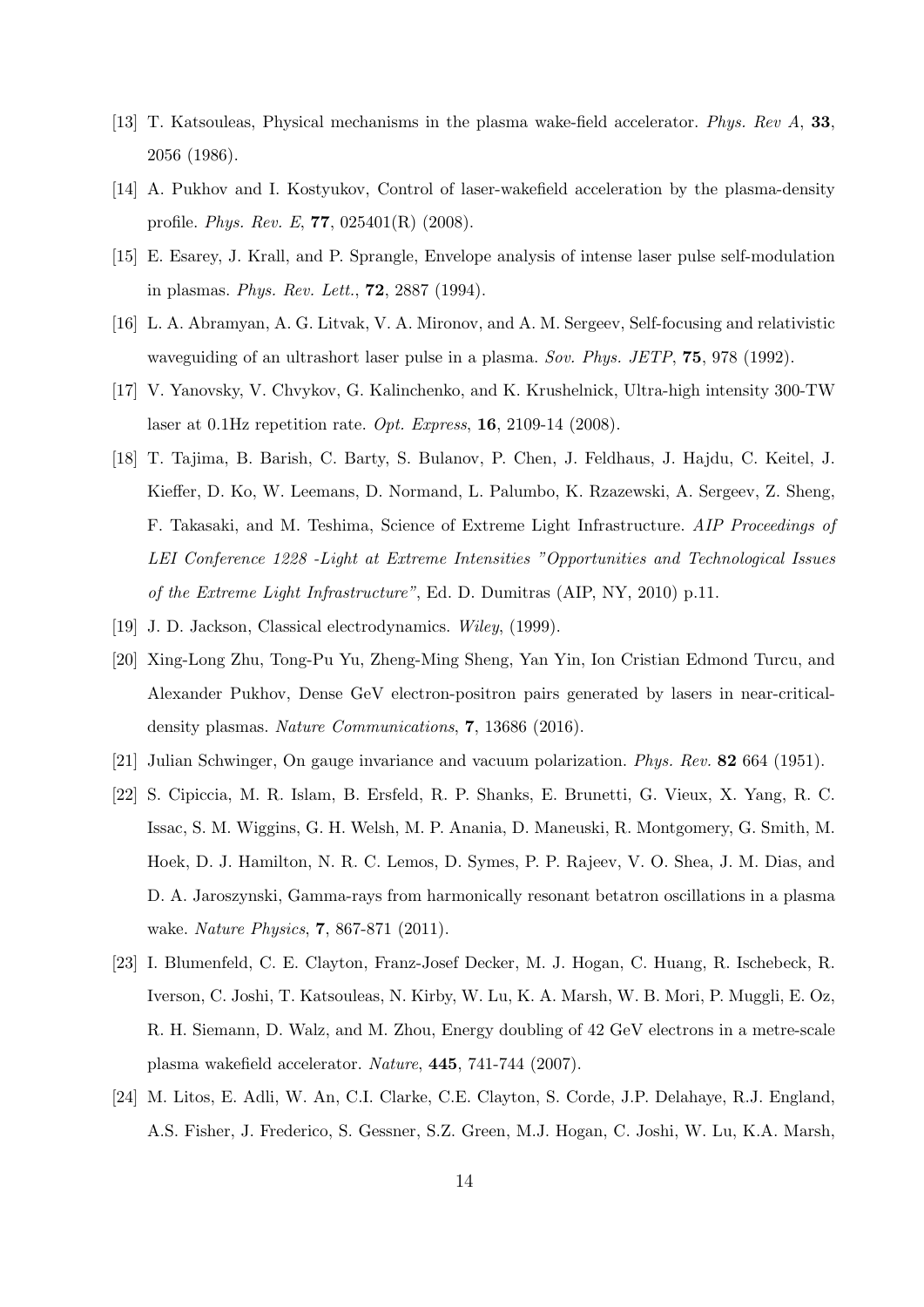W.B. Mori, P. Muggli, N. Vafaei-Najafabadi, D. Walz, G. White, Z. Wu, V. Yakimenko, G. Yocky, High-efficiency acceleration of an electron beamin a plasma wakefield accelerator. Nature, 515,v92 (2014).

- <span id="page-14-0"></span>[25] S. Corde, E. Adli, J.M. Allen, W. An, C.I. Clarke, C.E. Clayton, J.P. Delahaye, J. Frederico, S. Gessner, S.Z. Green, M.J. Hogan, C. Joshi, N. Lipkowitz, M. Litos, W. Lu, K.A. Marsh, W.B. Mori, M. Schmeltz, N. Vafaei-Najafabadi, D. Walz, V. Yakimenko, G. Yocky, Multigigaelectronvolt acceleration of positrons in a self-loaded plasma wakefield. Nature, 524, 442  $(2015).$
- <span id="page-14-1"></span>[26] S. Gessner, E. Adli, J. M. Allen, W. An, C. I. Clarke, C. E. Clayton, S. Corde, J. P. Delahaye, J. Frederico, S. Z. Green, C. Hast, M. J. Hogan, C. Joshi, C. A. Lindstroem, N. Lipkowitz, M. Litos, W. Lu, K. A. Marsh, W. B. Mori, B. O'Shea, N. Vafaei-Najafabadi, D. Walz, V. Yakimenko, and G. Yocky, Demonstration of a positron beam-driven hollow channel plasma wakefield accelerator. Nature Communications, 7, 11785 (2016).
- <span id="page-14-2"></span>[27] A. Seryi, M. Hogan, S. Pei, T. Raubenheimer, P.Tenenbaum, T. Katsouleas, C. Huang, C. Joshi, W. Mori, P. Muggli, A concept of plasma wake field acceleration linear collider (PWFA-LC). SLAC-PUB-13766 (2009).
- <span id="page-14-3"></span>[28] E. Adli, J. P. Delahaye, S. J. Gessner, M. J. Hogan, T. Raubenheimer, W. An, C. Joshi, W. Mori, A beam driven plasma-wakefield linear collider: from Higgs factory to multi-TeV. SLAC-PUB-15426 (2013).
- <span id="page-14-4"></span>[29] A. Caldwell, E. Gschwendtner, K. Lotov, P. Muggli, and M. Wing, AWAKE Design Report, A Proton-Driven Plasma Wakefield Acceleration Experiment at CERN. Internal Note CERNSPSC-2013-013, CERN, Geneva, Switzerland (2013).
- <span id="page-14-5"></span>[30] G. Xia, O.Mete, A.Aimidula, C.P.Welsch, S.Chattopadhyay, S. Mandry, and M.Wing, Collider design issues based on proton-driven plasma wakefield acceleration. Nuclear Instruments and Methods in Physics Research A, 740, 173-179, (2014).
- <span id="page-14-6"></span>[31] A. Di Piazza, C. Müller, K. Z. Hatsagortsyan, and C. H. Keitel, Extremely high-intensity laser interactions with fundamental quantum systems. Rev. Mod. Phys., 84 1177 (2012).
- <span id="page-14-7"></span>[32] L. D. Landau and E. M. Lifshitz, The classical Theory of Fields. 2, Oxford: Butterworth-Heinemann (1980).
- <span id="page-14-8"></span>[33] E. Esarey, P. Sprangle, J. Krall, and A. Ting, Overview of plasma-based accelerator concepts. Plasma Science, IEEE Transactions, 24, 252 288, (1996).